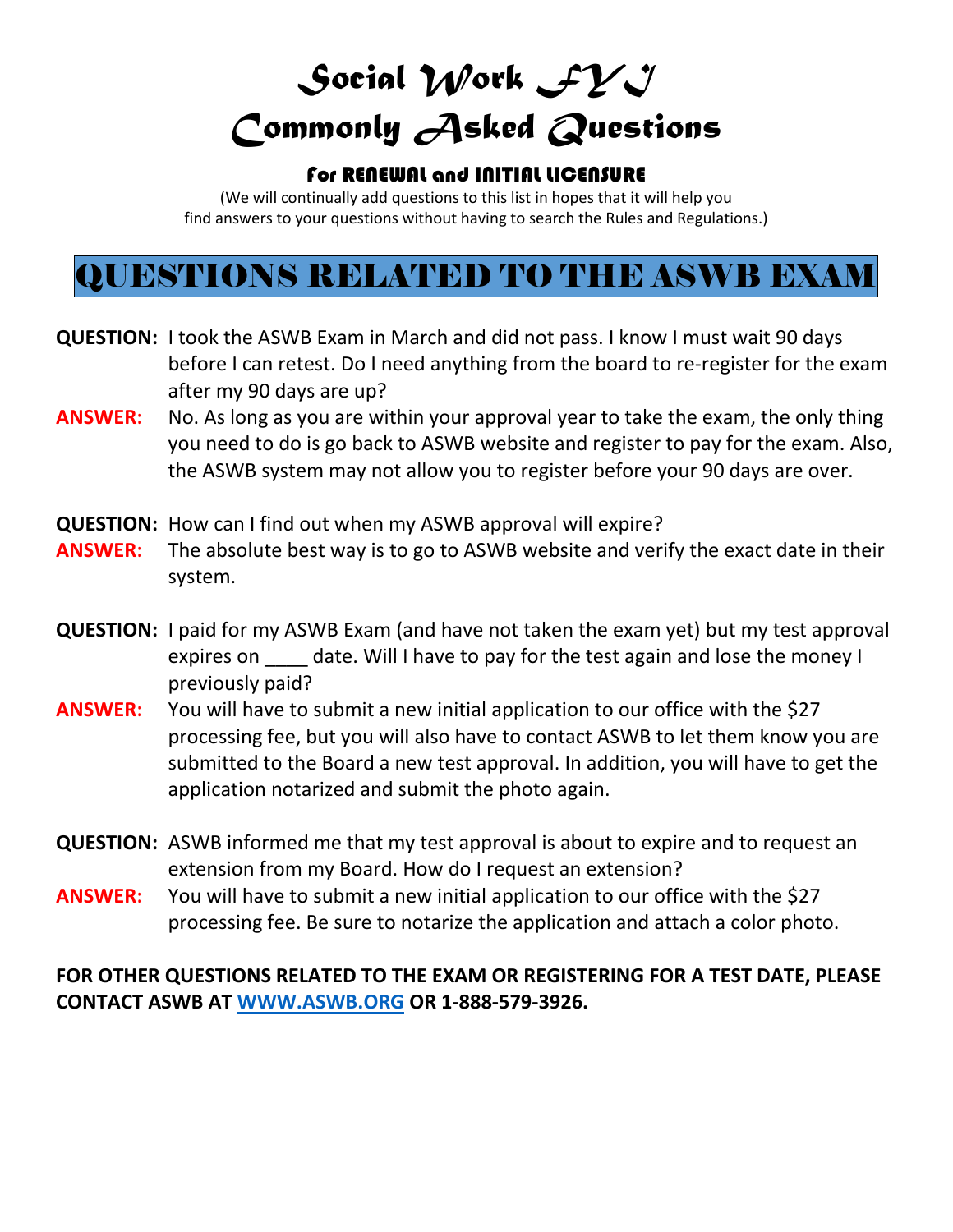# INITIAL APPLICATION QUESTIONS

- **QUESTION:** The Rules and Regulations are pretty wordy. Is there an easier way to search them?
- **ANSWER:** Yes it is! Did you know that with any PDF, you can hit CTRL F and that function will allow you to search a document using a key word such as requirements for licensure? Go ahead and try it! You can find the Rules and Regulations under BOARD INFORMATION.
- **QUESTION:** I am a LCSW licensed in the State of with an opportunity to do telehealth assessments in Mississippi. Do I need a separate license for Mississippi or will you honor my current state licensure?
- **ANSWER:** In order to practice as a social worker in Mississippi, including seeing clients via telehealth, you must obtain licensure in Mississippi.
- **QUESTION:** Can I combine fees into one payment?
- **ANSWER:** Yes! Please do.
- **QUESTION:** I sent in the fingerprint card request and \$50 fee a month ago and still have not received the card. I have an extra fingerprint card that I had completed two months ago for employment. Can I send that card in?
- **ANSWER:** Yes. The mail has been unpredictable and slow. You can mail the card in, just make sure you have also completed the descriptive sections including your social security card, date of birth, and place of birth as these spots are often overlooked. If for any reason you cannot find that card, you can also go to your local law enforcement office and use one of theirs.

### LICENSEE RENEWAL QUESTIONS

- **QUESTION:** I am a LMSW. This is the first time I am renewing my license at the LMSW level. I was previously licensed at the LSW level. Do I have to submit CEs for my initial renewal as a LMSW?
- **ANSWER:** Yes. If you are upgrading from one level to the other, although it is your first renewal at your new level, you are still required to renew with hours. No submission of CE hours are for first time ever renewals.
- **QUESTION:** Can I submit copies of my certificates instead of the CE Report?
- **ANSWER:** No. If you are mailing your renewal in, you must submit the CE Report. Please do not submit copies of your certificates unless you are being audited.

**QUESTION:** Do I have to get the renewal form notarized?